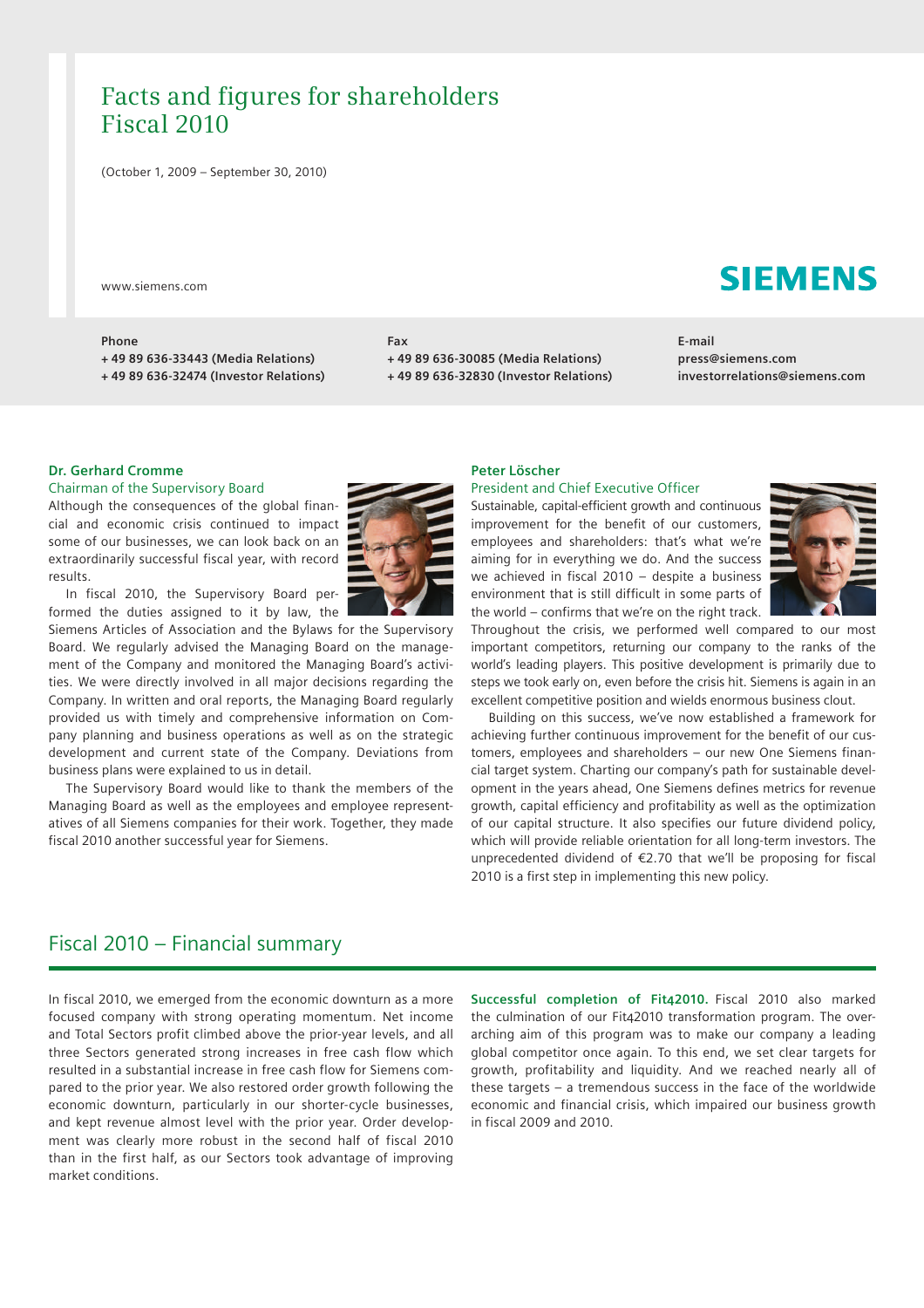**We kept revenue stable year-over-year.** In fiscal 2010, revenue for Siemens was €75.978 bilion compared to €76.651 billion a year earlier. At the Sector level, revenue was nearly unchanged compared to fiscal 2009. Industry, our largest Sector by volume, offset declines in its longer-cycle businesses with revenue growth in faster-recovering, shorter-cycle businesses. Healthcare revenue increased steadily throughout the year, and came in above the prior-year level. Revenue at Energy was down in the first half of the fiscal year, but recovered well in the second half. The modest revenue decline for Siemens overall was due mainly to lower revenue at Siemens IT Solutions and Services and streamlining of Centrally managed portfolio activities. Revenue in fiscal 2010 benefited from positive currency translation effects. On a geographic basis, revenue rose 10% in Asia, Australia. This offset much of the decline in revenue in the much larger region Europe, C.I.S., Africa, and the Middle East. Revenue in the Americas was nearly unchanged, as double-digit growth in the region's emerging markets largely offset a decrease in the U.S.

**We restored growth in new orders, which rose to €81.163 billion from €78.991 billion a year earlier.** The patterns described above for revenue development in the Sectors were also evident in order development. Industry's shorter-cycle businesses delivered the majority of the Sector's order growth year-over-year, and Energy's strong second half included high double-digit growth in the fourth quarter compared to the prior-year quarter. Healthcare orders rose steadily through the year. Order development differed somewhat from revenue on a geographic basis. Orders climbed 18% in the Americas, with both the U.S. and emerging markets showing double-digit increases. Asia, Australia saw solid order growth, and together these regions offset lower orders in Europe, C.I.S., Africa, Middle East.

**We increased Total Sectors profit to €7.789 billion.** The Sectors' combined profit came in 4% higher than the prior year, even after impairment charges at Healthcare's Diagnostics Division in the fourth quarter. Industry took its profit up 29% year-over-year, to €3.478 billion, as successful profitability initiatives improved capacity utilization and reduced costs. Energy generated profit of €3.562 billion, a 7% increase compared to the prior fiscal year, on strong project execution. Profit at Healthcare was significantly lower, at €748 million compared to €1.450 billion in fiscal 2009, due to the impairment charges mentioned above.

During the fourth quarter of fiscal 2010 we completed a strategic review that reassessed the medium-term growth prospects and long-term market development of the laboratory diagnostics business. Following completion of the annual impairment test, Diagnostics took impairment charges at the close of the fourth quarter of €1.204 billion, including €1.145 billion for goodwill.

**Income from continuing operations rose substantially.** Total Sectors profit in fiscal 2010 came in higher despite the impairment charges related to Healthcare's Diagnostics Division, while burdens below the Sectors were lower in the current fiscal year than in fiscal 2009. These factors combined to increase income from continuing operations to €4.112 billion from €2.457 billion in the prior year. The difference year-over-year was due mainly to Equity Investments, which had a loss of €191 million in fiscal 2010 compared to a loss of €1.851 billion in fiscal 2009, including impairment charges primarily related to our stake in NSN. The lower loss from Equity Investments in fiscal 2010 was partly offset by a loss of €537 million (pretax) at Siemens IT Solutions and Services, which posted a profit of €90 million (pretax) a year earlier. The loss in the current period stemmed from a strategic reorientation aimed at strengthening the competitive position of the business in preparation for operating on a standalone basis. Completing previously announced staff reductions occasioned charges of €399 million (pretax) in fiscal 2010 at Siemens IT Solutions and Services. In contrast, Siemens Financial Services raised its pretax profit significantly compared to the previous year, to €447 million, and contributed substantially to the strong results of Siemens. Net Income rose to €4.068 billion, up from €2.497 billion. Basic EPS was €4.49 compared to €2.65 in fiscal 2009.

**We generated substantial cash flow from continuing operations**. A strong cash performance in the Sectors, particularly in the second half of the fiscal year, drove free cash flow from continuing operations from 3.786 billion in fiscal 2009 up to €7.111 billion in fiscal 2010. Besides a strong operating performance in the Sectors, cash flow from operating activities also benefited from positive changes in net working capital including substantially higher billings in excess of costs, particularly in the Energy Sector, compared to a decrease in these payments in fiscal 2009. In contrast, fiscal 2010 included higher cash outflows related to income taxes and pension plans. For comparison, negative changes in net working capital in fiscal 2009 included €1.008 billion in cash outflows for payments to authorities in the U.S. and Germany following resolution of legal proceedings, and substantial cash outflows stemming from project charges. The impairment charges at Diagnostics and NSN mentioned above had no cash impact in the periods under review. Free cash flow in both periods included approximately €0.8 billion in outflows related to staff reduction measures.

**To our shareholders and employees.** The Siemens Managing Board and Supervisory Board propose a dividend of €2.70 per share. The prior-year dividend was €1.60 per share. Our employees played an invaluable role in keeping Siemens on a positive, stable course during the worst global economic crisis in generations. We're now rewarding their tremendous achievements with a special remuneration totaling €310 million for non-management employees.

**Outlook for fiscal 2011.** With continuing improvement in Siemens' markets, we expect organic order intake to show a clear increase compared to fiscal 2010. Supported also by our already strong order backlog, we expect revenue to return to moderate organic growth. We further anticipate income from continuing operations to exceed reported fiscal 2010 results by at least 25% to 35%. This outlook excludes effects that may arise from legal and regulatory matters.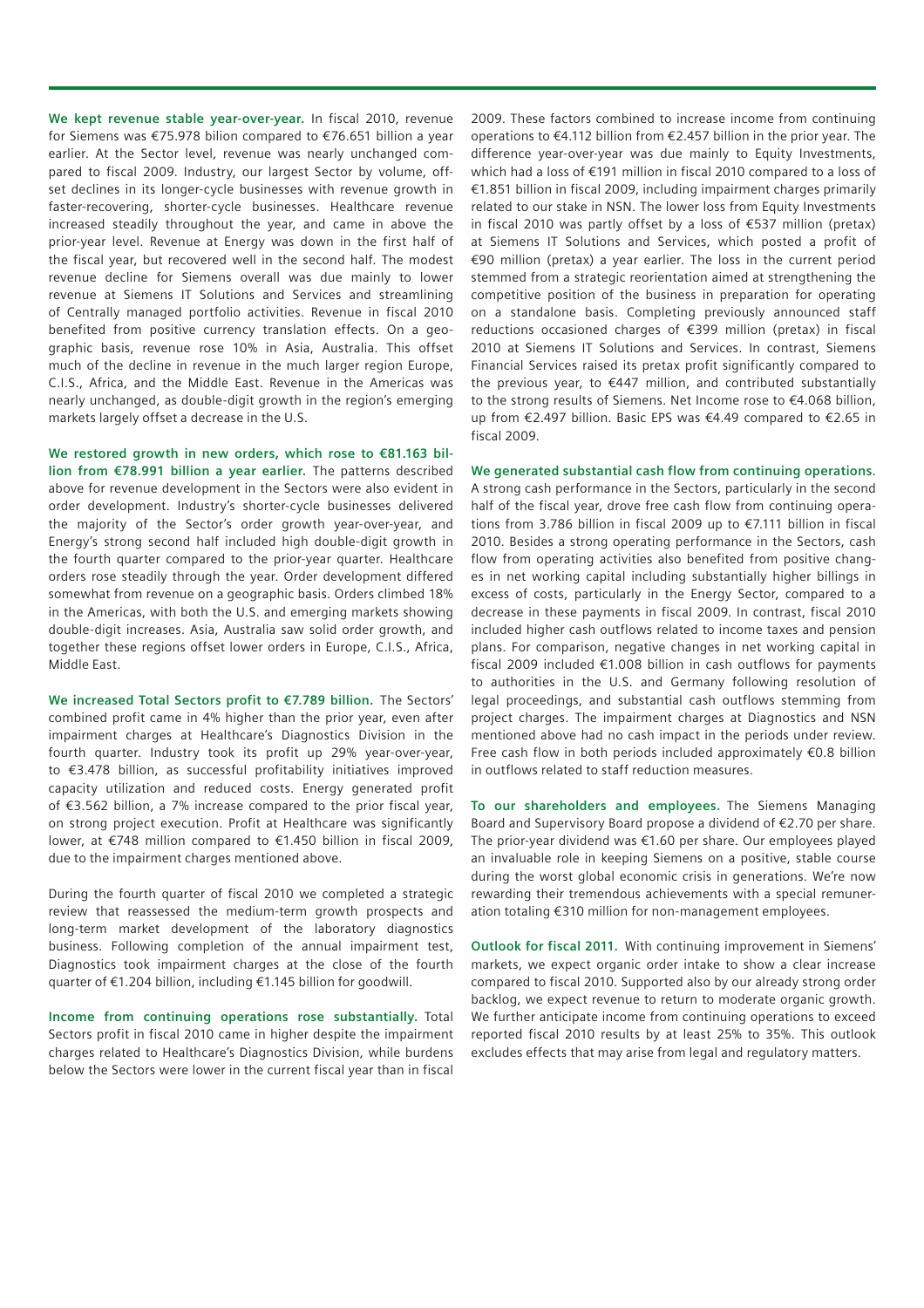| Revenue growth       |      |  |  |
|----------------------|------|--|--|
|                      |      |  |  |
| FY 2010 <sup>3</sup> | (3)% |  |  |
| FY 2009 <sup>3</sup> | 0%   |  |  |
|                      |      |  |  |

# **Profit margin FY 2010**

| Industry                                    | 10.0%      |                          |
|---------------------------------------------|------------|--------------------------|
| <b>Industry Automation</b>                  | 16.8%      |                          |
| Drive Technologies                          | 12.3%      |                          |
| <b>Building Technologies</b>                | 6.6%       | $\blacksquare$           |
| OSRAM                                       | 12.2%      |                          |
| <b>Industry Solutions</b>                   | 0.7%       |                          |
| Mobility                                    | 7.9%       | $\blacksquare$           |
| Energy                                      | 14.0%      |                          |
| <b>Fossil Power Generation</b>              | 15.9%      |                          |
| Renewable Energy                            | 11.3%      |                          |
| Oil & Gas                                   | 11.7%      |                          |
| <b>Power Transmission</b>                   | 12.4%      |                          |
| <b>Power Distribution</b>                   | 13.9%      |                          |
| Healthcare <sup>7, 8</sup>                  | 7.5%       |                          |
| Imaging & IT                                | 19.6%      |                          |
| Workflow & Solutions                        | 1.8%       |                          |
| Diagnostics <sup>7,8</sup>                  | $(16.3)\%$ | $\overline{\phantom{0}}$ |
| <b>Siemens IT Solutions</b><br>and Services | $(12.9)\%$ |                          |
| <b>Siemens Financial</b><br>Services*       | 30.4%      |                          |

| <b>Growth and profit</b>                            |         |         |         |                       |
|-----------------------------------------------------|---------|---------|---------|-----------------------|
|                                                     | FY 2010 | FY 2009 |         | % Change              |
|                                                     |         |         | Actual  | Adjusted <sup>3</sup> |
| <b>Continuing operations</b>                        |         |         |         |                       |
| New orders                                          | 81,163  | 78,991  | 3%      | $1\%$                 |
| Revenue                                             | 75,978  | 76,651  | $(1)\%$ | $(3)\%$               |
| <b>Total Sectors</b>                                |         |         |         |                       |
| <b>Profit Total Sectors</b>                         | 7,789   | 7,466   | 4%      |                       |
| in % of revenue (Total Sectors)                     | 10.7%   | 10.3%   |         |                       |
| EBITDA (adjusted)                                   | 11,042  | 9,524   | 16%     |                       |
| in % of revenue (Total Sectors)                     | 15.2%   | 13.1%   |         |                       |
| <b>Continuing operations</b>                        |         |         |         |                       |
| EBITDA (adjusted)                                   | 10,034  | 9,219   | 9%      |                       |
| Income from continuing operations                   | 4,112   | 2,457   | 67%     |                       |
| Basic earnings per share (in euros) <sup>4</sup>    | 4.54    | 2.60    | 75%     |                       |
| Continuing and discontinued operations <sup>5</sup> |         |         |         |                       |
| Net income                                          | 4,068   | 2,497   | 63%     |                       |
| Basic earnings per share (in euros) <sup>4</sup>    | 4.49    | 2.65    | 69%     |                       |

| Return on capital employed                          |         |         |
|-----------------------------------------------------|---------|---------|
|                                                     | FY 2010 | FY 2009 |
| <b>Continuing operations</b>                        |         |         |
| Return on capital employed (ROCE)                   | 10.4%   | 6.1%    |
| Continuing and discontinued operations <sup>5</sup> |         |         |
| Return on capital employed (ROCE)                   | 10.3%   | 6.2%    |

# **Free cash flow and Cash conversion**

 $\overline{a}$  $\overline{a}$  $\overline{a}$ 

Ë and a

 $\blacksquare$ 5

 $\overline{\phantom{a}}$ ٦

|                                                     | FY 2010 | FY 2009 |
|-----------------------------------------------------|---------|---------|
| <b>Total Sectors</b>                                |         |         |
| Free cash flow                                      | 10,934  | 7,606   |
| Cash conversion                                     | 1.40    | 1.02    |
| <b>Continuing operations</b>                        |         |         |
| Free cash flow                                      | 7,111   | 3,786   |
| Cash conversion                                     | 1.73    | 1.54    |
| Continuing and discontinued operations <sup>5</sup> |         |         |
| Free cash flow                                      | 7,013   | 3,641   |
| Cash conversion                                     | 1.72    | 1.46    |

### **Net debt and Capital structure**

|                                           | FY 2010 | FY 2009 |
|-------------------------------------------|---------|---------|
| Net debt                                  | 5,560   | 9.309   |
| Net debt/adjusted EBITDA (cont.)          | 0.55    | 1.01    |
| Adjusted industrial net debt              | 819     | 2,873   |
| Ad. ind. net debt/adjusted EBITDA (cont.) | 0.08    | በ 31    |

## **Employees** (in thousands)

|                  |       | Sept. 30, 2010     |       | Sept. 30, 2009     |
|------------------|-------|--------------------|-------|--------------------|
|                  | Cont. |                    | Cont. |                    |
|                  | Op.   | Total <sup>6</sup> | Op.   | Total <sup>6</sup> |
| <b>Employees</b> | 405   | 405                | 405   | 405                |
| Germany          | 128   | 128                | 128   | 128                |
| Outside Germany  | 277   | 277                | 277   | 277                |

1 New orders and order backlog; adjusted or organic growth rates of Revenue and new orders;<br>book-to-bill ratio; Total Sectors Profit; ROE; ROCE; Free cash flow; cash conversion rate; adjusted<br>EBITDA; adjusted EBIT; earning

**Cash conversion** (continuing operations)

**Adjusted industrial net debt / adjusted EBITDA** 

**FY 2010<sup>11</sup> 1.73** FY 2009**<sup>11</sup>** 1.54

**FY 2010<sup>10</sup> 10.4%** FY 2009**<sup>10</sup>** 6.1%

**FY 2010 0.08** FY 2009 0.31

Target: 1 minus revenue growth rate

**ROCE** (continuing operations)

Margin ranges \* Return on Equity<sup>9</sup>

 $\Box$  Target corridor: 14 – 16%

(continuing operations)

Target corridor: 0.8 - 1.0

5 Discontinued operations primarily consist of former Com activities, comprising carrier networks,<br>enterprise networks and mobile devices activities.<br>6 Continuing and discontinued operations.<br>7 Including (9.7)pp for Healt

- 
- 

impairments at Diagnostics.<br> **8** Profit margin including PPA effects for Healthcare is 6.1% and for Diagnostics (21.2)%.<br> **9** Return on equity is calculated as Income before income taxes divided by average allocated equit